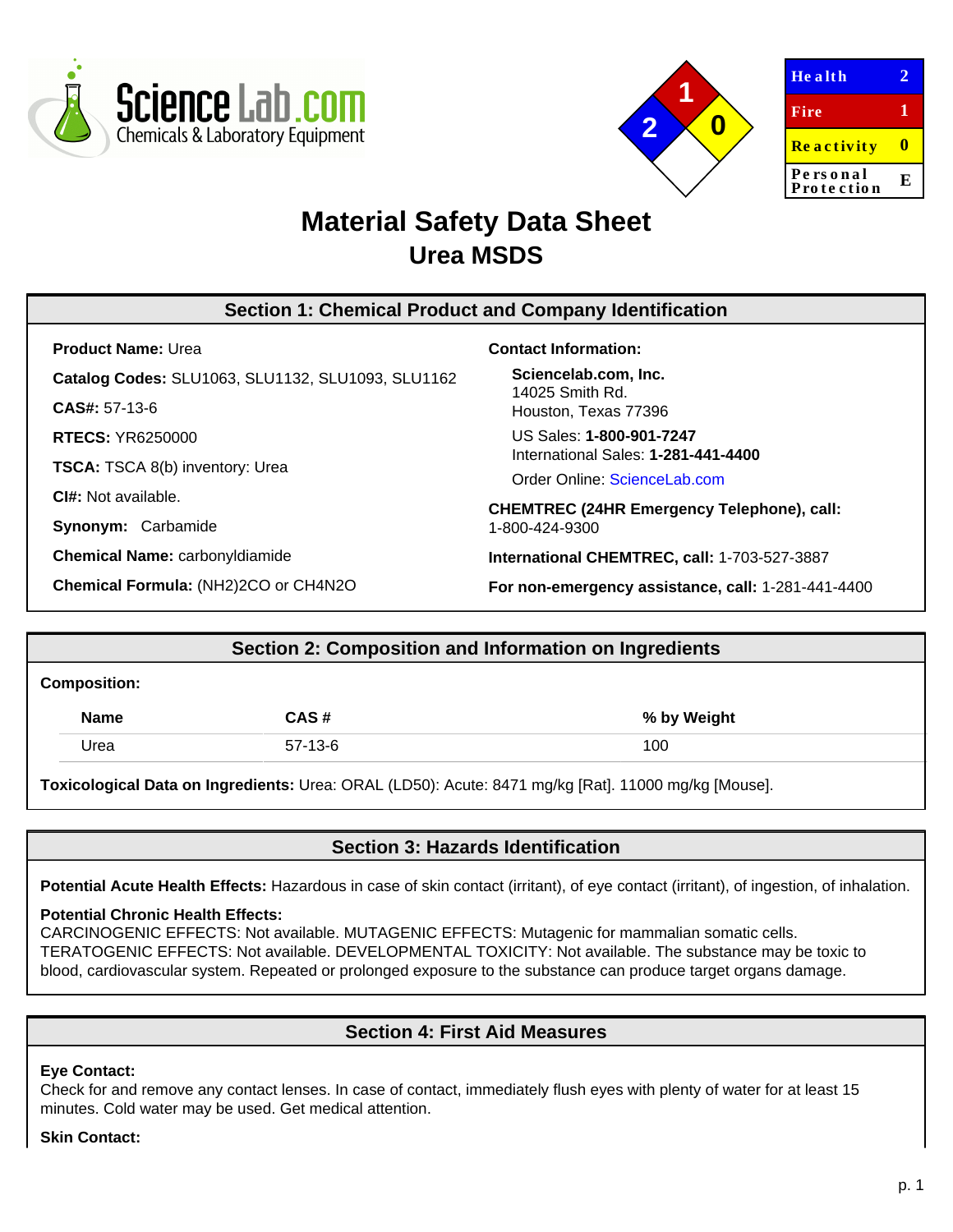In case of contact, immediately flush skin with plenty of water. Cover the irritated skin with an emollient. Remove contaminated clothing and shoes. Cold water may be used.Wash clothing before reuse. Thoroughly clean shoes before reuse. Get medical attention.

## **Serious Skin Contact:**

Wash with a disinfectant soap and cover the contaminated skin with an anti-bacterial cream. Seek medical attention.

## **Inhalation:**

If inhaled, remove to fresh air. If not breathing, give artificial respiration. If breathing is difficult, give oxygen. Get medical attention.

**Serious Inhalation:** Not available.

#### **Ingestion:**

Do NOT induce vomiting unless directed to do so by medical personnel. Never give anything by mouth to an unconscious person. Loosen tight clothing such as a collar, tie, belt or waistband. Get medical attention if symptoms appear.

**Serious Ingestion:** Not available.

# **Section 5: Fire and Explosion Data**

**Flammability of the Product:** May be combustible at high temperature.

**Auto-Ignition Temperature:** Not available.

**Flash Points:** Not available.

**Flammable Limits:** Not available.

**Products of Combustion:** These products are carbon oxides (CO, CO2), nitrogen oxides (NO, NO2...).

**Fire Hazards in Presence of Various Substances:** Slightly flammable to flammable in presence of heat.

#### **Explosion Hazards in Presence of Various Substances:**

Risks of explosion of the product in presence of mechanical impact: Not available. Risks of explosion of the product in presence of static discharge: Not available.

#### **Fire Fighting Media and Instructions:**

SMALL FIRE: Use DRY chemical powder. LARGE FIRE: Use water spray, fog or foam. Do not use water jet.

**Special Remarks on Fire Hazards:** Not available.

**Special Remarks on Explosion Hazards:** Not available.

# **Section 6: Accidental Release Measures**

#### **Small Spill:**

Use appropriate tools to put the spilled solid in a convenient waste disposal container. Finish cleaning by spreading water on the contaminated surface and dispose of according to local and regional authority requirements.

## **Large Spill:**

Use a shovel to put the material into a convenient waste disposal container. Finish cleaning by spreading water on the contaminated surface and allow to evacuate through the sanitary system.

# **Section 7: Handling and Storage**

## **Precautions:**

Keep locked up.. Keep away from heat. Keep away from sources of ignition. Empty containers pose a fire risk, evaporate the residue under a fume hood. Ground all equipment containing material. Do not ingest. Do not breathe dust. Wear suitable protective clothing. In case of insufficient ventilation, wear suitable respiratory equipment. If ingested, seek medical advice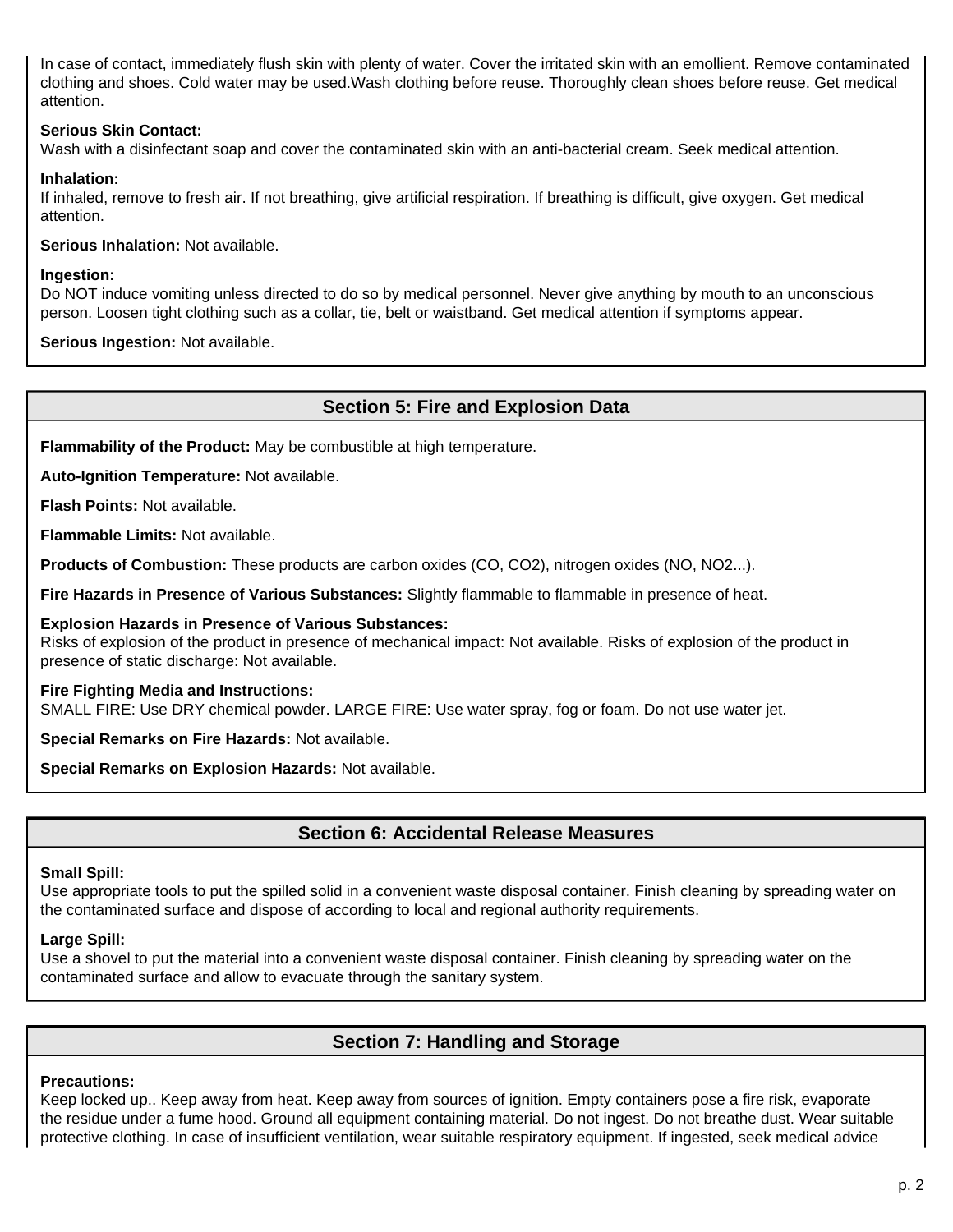immediately and show the container or the label. Avoid contact with skin and eyes. Keep away from incompatibles such as oxidizing agents.

**Storage:** Keep container tightly closed. Keep container in a cool, well-ventilated area. Do not store above 23°C (73.4°F).

# **Section 8: Exposure Controls/Personal Protection**

## **Engineering Controls:**

Use process enclosures, local exhaust ventilation, or other engineering controls to keep airborne levels below recommended exposure limits. If user operations generate dust, fume or mist, use ventilation to keep exposure to airborne contaminants below the exposure limit.

## **Personal Protection:**

Splash goggles. Lab coat. Dust respirator. Be sure to use an approved/certified respirator or equivalent. Gloves.

## **Personal Protection in Case of a Large Spill:**

Splash goggles. Full suit. Dust respirator. Boots. Gloves. A self contained breathing apparatus should be used to avoid inhalation of the product. Suggested protective clothing might not be sufficient; consult a specialist BEFORE handling this product.

**Exposure Limits:** Not available.

# **Section 9: Physical and Chemical Properties**

**Physical state and appearance:** Solid. (Crystals solid.)

**Odor:**

Almost odorless; May gradually develop slight odor of ammonia, especially in presence of moisture.

**Taste:** Cooling. Saline

**Molecular Weight:** 60.06 g/mole

**Color:** White.

**pH (1% soln/water):** Not available.

**Boiling Point:** Not available.

**Melting Point:** 132.7°C (270.9°F)

**Critical Temperature:** Not available.

**Specific Gravity:** 1.323 (Water = 1)

**Vapor Pressure:** Not applicable.

**Vapor Density:** 2.07 (Air = 1)

**Volatility:** Not available.

**Odor Threshold:** Not available.

**Water/Oil Dist. Coeff.:** The product is more soluble in water; log(oil/water) = -2.1

**Ionicity (in Water):** Not available.

**Dispersion Properties:** See solubility in water.

**Solubility:** Easily soluble in cold water, hot water.

# **Section 10: Stability and Reactivity Data**

**Stability:** The product is stable.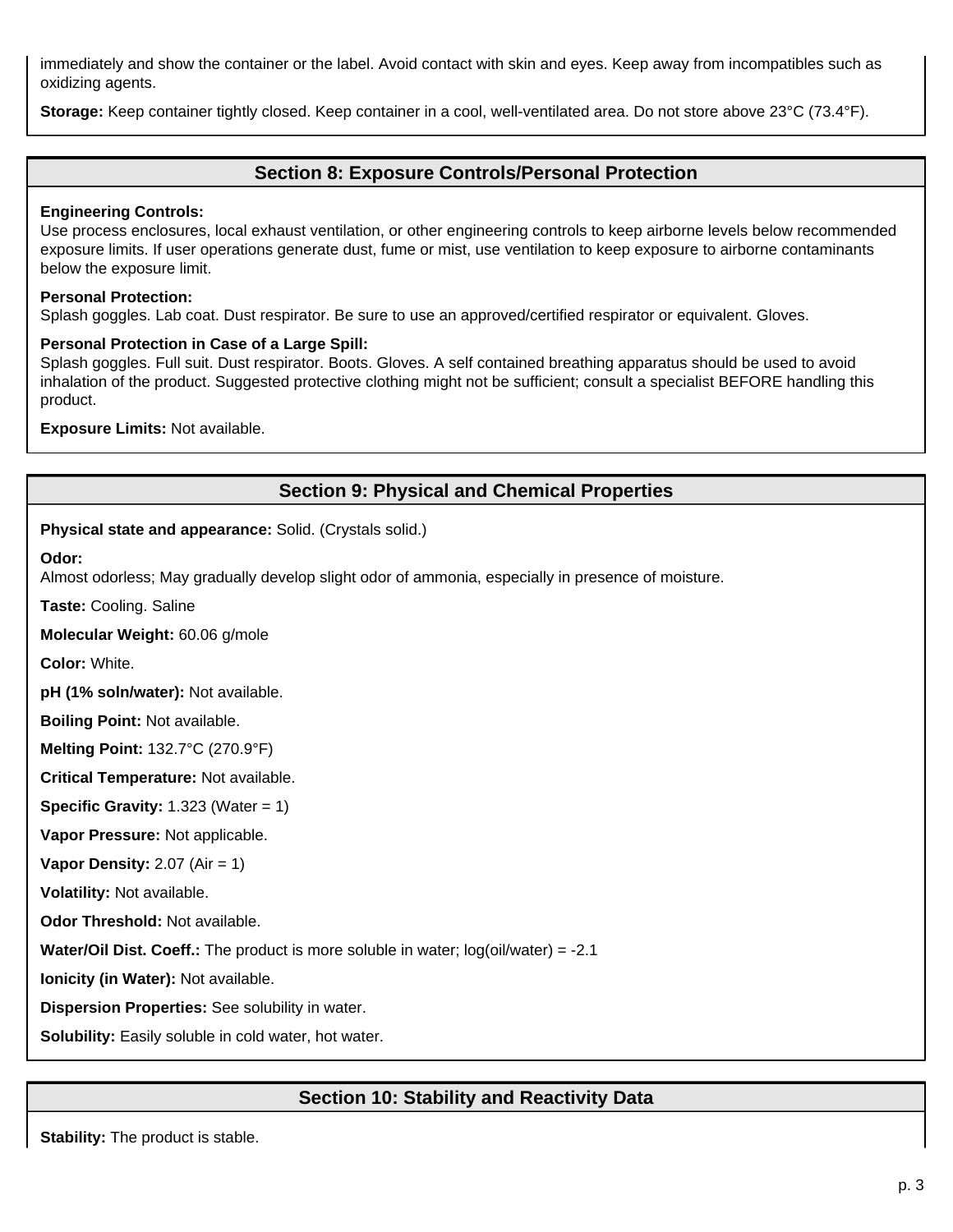**Instability Temperature:** Not available.

**Conditions of Instability:** Excess heat, excess dust generation, incompatible materials.

**Incompatibility with various substances:** Reactive with oxidizing agents.

**Corrosivity:** Not available.

## **Special Remarks on Reactivity:**

Hygroscopic. Aborbs moisture from air. Reacts violently with Gallum Perchlorate. Reacts with chlorine to form chloramines. It also reacts with the following: sodium hypochlorite, sodium nitrate, calcium hypochlorite, NaNO2, P2Cl5, nitrosyl perchlorate, strong oxidizing agents (permanganate, nitrate, dichromate, chloride)

**Special Remarks on Corrosivity:** Not available.

**Polymerization:** Will not occur.

# **Section 11: Toxicological Information**

**Routes of Entry:** Inhalation. Ingestion.

**Toxicity to Animals:** Acute oral toxicity (LD50): 8471 mg/kg [Rat].

## **Chronic Effects on Humans:**

MUTAGENIC EFFECTS: Mutagenic for mammalian somatic cells. May cause damage to the following organs: blood, cardiovascular system.

**Other Toxic Effects on Humans:** Hazardous in case of skin contact (irritant), of ingestion, of inhalation.

**Special Remarks on Toxicity to Animals:** Not available.

## **Special Remarks on Chronic Effects on Humans:**

May cause adverse reproductive effects (fetotoxicity) and genetic material (mutagenicity) based on animal studies. Passes through the placental barrier in human and is present in breast milk.

## **Special Remarks on other Toxic Effects on Humans:**

Acute Potential Health Effects: Skin: Causes skin irritation. Eyes: Causes eye irritation. Inhalation: Causes irritation of the respiratory tract, nose, and throat, coughing and sneezing. May also affect blood, metabolsim and urinary system. Ingestion: Causes digestive (gastrointestinal) tract irritation with nausea, vomiting, and diarrhea. May affect behavior (altered sleep time, change in motor activity), cardiovascular system (heart rate), and the brain. May also affect the blood and may cause tumorigenic effects. Chronic Potential Health Effects: Prolonged exposure may cause adverse reproductive effects. Laboratory experiments on animals have resulted in mutagenic effects. Prolonged exposure or exposure at high concentrations may cause eye damage.

## **Section 12: Ecological Information**

**Ecotoxicity:** Not available.

**BOD5 and COD:** Not available.

**Products of Biodegradation:**

Possibly hazardous short term degradation products are not likely. However, long term degradation products may arise.

**Toxicity of the Products of Biodegradation:** The product itself and its products of degradation are not toxic.

**Special Remarks on the Products of Biodegradation:** Not available.

# **Section 13: Disposal Considerations**

#### **Waste Disposal:**

Waste must be disposed of in accordance with federal, state and local environmental control regulations.